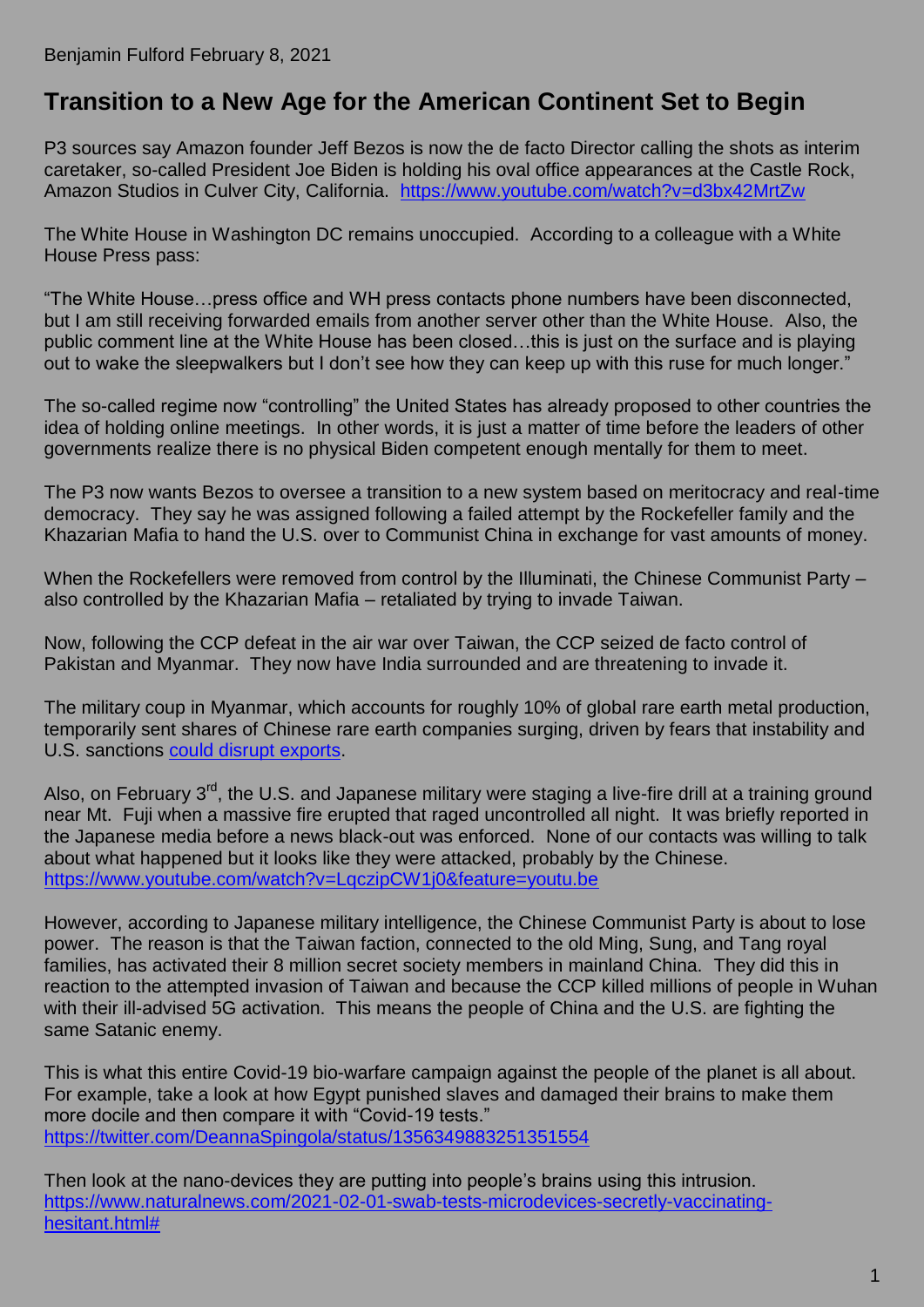This is the real enemy we are fighting.

Also, in case you haven't figured it out yet, here is more proof Covid-19 is a fraud. <https://twitter.com/DeannaSpingola/status/1356349883251351554>

Furthermore, if you do not think the paedophilia stuff is real, take a look at what took place in just one Catholic orphanage. Young boys were sold as sex objects over decades. For sure, this was not an isolated incident, child sex slavery, etc. was systematic and took place all over the world. <https://www.thedailybeast.com/german-nuns-sold-orphaned-children-to-sexual-predators-says-report>

<https://articles.mercola.com/sites/articles/archive/2021/02/04/forbes-attacks-mercola.aspx>

In another example, establishment Republican insider Ruben A. Verastigui was arrested last night for allegedly soliciting possessing and distributing extremely violent child pornography depicting infants being raped by adult men, police say. He was quoted as saying "when a baby screams it's my favorite." [https://nationalfile.com/when-a-baby-screams-its-my-favorite-establishment-republican](https://nationalfile.com/when-a-baby-screams-its-my-favorite-establishment-republican-insider-mtg-hater-arrested-for-child-pornography/)[insider-mtg-hater-arrested-for-child-pornography/](https://nationalfile.com/when-a-baby-screams-its-my-favorite-establishment-republican-insider-mtg-hater-arrested-for-child-pornography/)

We are fighting back, and fighting hard. For example, Mario Marín, who governed the central state of Puebla from 2005 to 2011 is the first governor arrested for acts of torture against journalists and linked, furthermore, with a ring of trafficking girls and boys,

[https://abcnews.go.com/International/wireStory/mexico-arrests-governor-case-tortured-journalist-](https://abcnews.go.com/International/wireStory/mexico-arrests-governor-case-tortured-journalist-75685936)[75685936](https://abcnews.go.com/International/wireStory/mexico-arrests-governor-case-tortured-journalist-75685936)

The Russians are doing their part by successfully using an ordinary flu vaccine to replace the DNA altering vaccine being pushed by the Satanists.

[https://www.zerohedge.com/geopolitical/russias-sputnik-v](https://www.zerohedge.com/geopolitical/russias-sputnik-v-covid-vaccine-surprise-global-hit)[covid-vaccine-surprise-global-hit](https://www.zerohedge.com/geopolitical/russias-sputnik-v-covid-vaccine-surprise-global-hit)

Also, the systematic removal of all people involved in the Covid 19 crime is continuing according to MI6 and Russian FSB sources. That is certainly why Andrew Brooks a research professor at Rutgers University who [developed the first saliva](https://nypost.com/2020/04/14/rutgers-university-coronavirus-saliva-test-gets-fda-approval/)  [test for the coronavirus](https://nypost.com/2020/04/14/rutgers-university-coronavirus-saliva-test-gets-fda-approval/) has unexpectedly died at the age of 51.

[https://nypost.com/2021/02/01/rutgers-researcher-creator-of](https://nypost.com/2021/02/01/rutgers-researcher-creator-of-covid-19-saliva-test-dead-at-51/)[covid-19-saliva-test-dead-at-51/](https://nypost.com/2021/02/01/rutgers-researcher-creator-of-covid-19-saliva-test-dead-at-51/)

Why does the COVID-19 testing facility have a logo of Anubis the god of death? C VID-1  $C/VID-1$ 

Worldwide, meanwhile, as Iran's supreme leader Ayatollah Ali Khamenei tweeted "The post-U.S. era has started." [https://twitter.com/khamenei\\_ir/status/1358464064322691078?ref\\_src=twsrc%5Etfw](https://twitter.com/khamenei_ir/status/1358464064322691078?ref_src=twsrc%5Etfw)

He also tweeted "Their recent events were a fiasco.  $\frac{\text{HTrump}}{\text{Tump}}$ 's fall wasn't just the fall of an unfit president. It was the decline of U.S. power & social order," adding that these "are the words of U.S. experts, not ours."

This, by the way, is what a high-level P3 Freemason source had to say about why U.S. President Trump left the White House:

"They got to Trump-they killed his brother with a "heart attack" [in August 2020]. Also his wife Melania was on a government plane that made an emergency landing due to a "malfunction"– so Trump gave up. That is why Barr, Durham, Huber did nothing–and nothing will happen. Trump was not going to sacrifice his family for all these elections and was removed because he was standing in the way of a "Star Trek future."

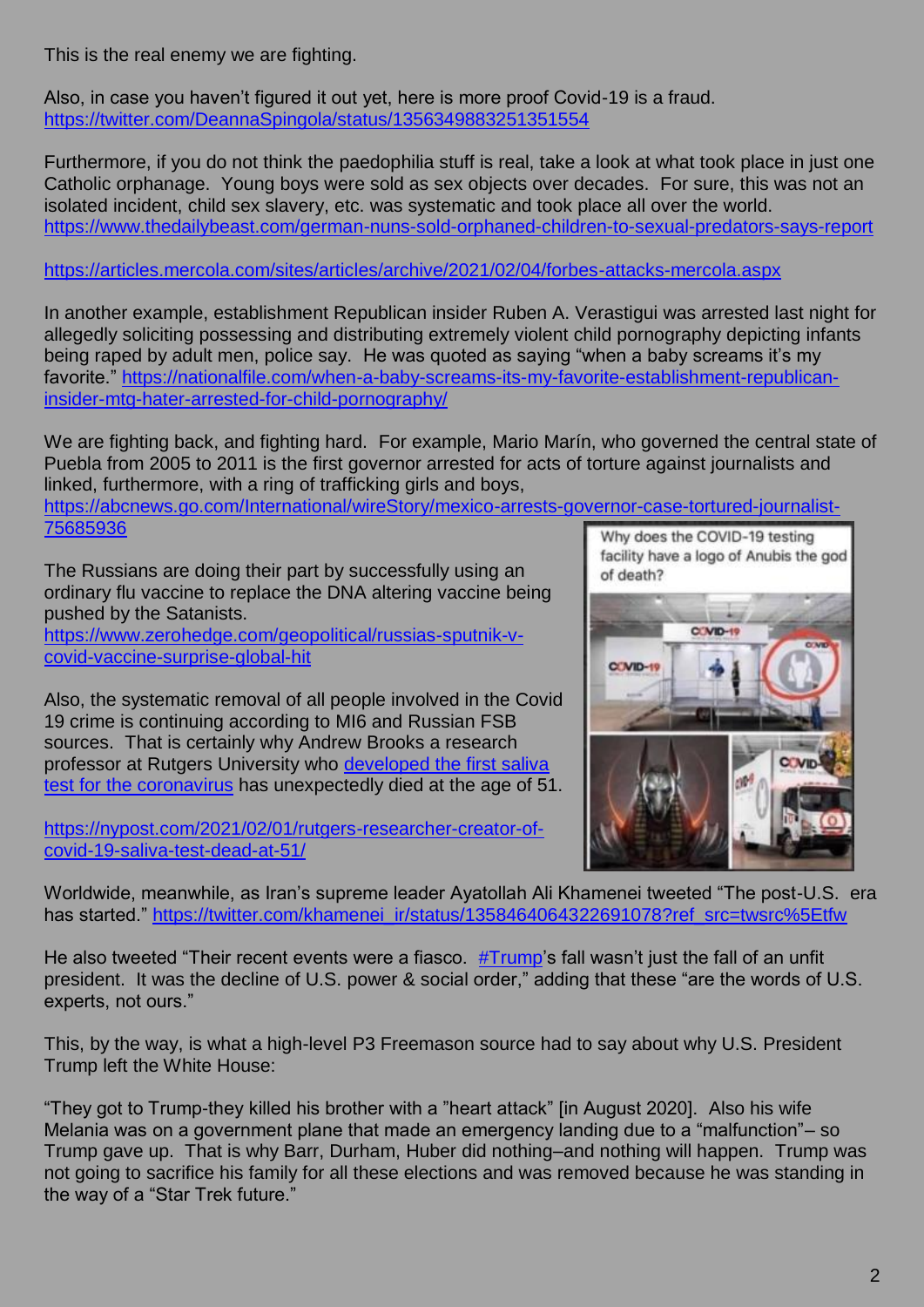Although if many U.S. patriots are bitterly disappointed over this turn of events, they should not be. Instead of looking back at an imaginary past with rose-tinted glasses, they should participate in the ongoing second American Revolution by helping to create a better future.

Let's also keep in mind recent developments such as U.S. General Michael Flynn speaking on February 6th in a 50-minute interview where he said, "We have to accept the situation as it is and now we have to do something about it." Flynn noted that if they are trying to impeach Donald Trump then "you must still call him Mr. President because you can only impeach a sitting president." He also noted, "People do not believe the nonsense coming out of our current government." Flynn previously said he was 100% confident in the future outcome so let's see where that goes.

He may be providing some misdirection for operational security as the public is now able to view a summary of key evidence in the "Absolute Proof" presentation likely to be used in Trump's defense during the upcoming impeachment trial. It implicates many foreign nations of hacking the vote in a feeding frenzy with captured real-time IP addresses and vote tabulation. [https://rumble.com/vdlebn](https://rumble.com/vdlebn-mike-lindell-absolute-proof-exposing-election-fraud-and-the-theft-of-americ.html)[mike-lindell-absolute-proof-exposing-election-fraud-and-the-theft-of-americ.html](https://rumble.com/vdlebn-mike-lindell-absolute-proof-exposing-election-fraud-and-the-theft-of-americ.html)

What Americans need to understand is that their country was taken over at an early stage by a cult of genocidal human slavers. For example, while all or most Americans know that the Declaration of Independence reads "all men are created equal…and are entitled to life, liberty and the pursuit of happiness," they are mostly unaware it also contains the following phrase:

"The merciless Indian Savages whose known rule of warfare, is an undistinguished destruction of all ages, sexes and conditions."

This false statement was used to justify a deliberate policy of genocide against First Nations. That is why in the U.S. now there is less than a quarter of the first nations peoples than were there when the first European settlers arrived.

Furthermore, the United States has been at war almost constantly during its 245 years of "independence." Since World War II ended the United States has killed tens of millions of people through bio-warfare in Africa and other countries as well as through wars in Vietnam, Iraq, and elsewhere.

As someone with ancestors on the Mayflower, I do not forget that our ancestors were saved from starvation by the First Nations. That is why, together with Americans, we celebrate Thanksgiving. In Canada, we never forgot our original bond with the First Nations, which is why there are now far more of them than when Europeans first arrived.

Now is the time for Canada and the United States to create a new republic that really does treat all humans as equal.

The P3 is promoting Bezos as a believer in meritocracy who wants to colonize space. [https://abcnews.go.com/Business/blue-origin-jeff-bezos-unveils-lunar-lander](https://abcnews.go.com/Business/blue-origin-jeff-bezos-unveils-lunar-lander-mission/story?id=62941981)[mission/story?id=62941981](https://abcnews.go.com/Business/blue-origin-jeff-bezos-unveils-lunar-lander-mission/story?id=62941981)

If you do not like this vision, we recommend you take Bezos off his pedestal by pushing for something even better.

Also, we believe a more insidious enemy is the group of families who still control the Fortune 500 companies.

For example, the old oil, gas, and coal oligopolies are holding us back and keeping us poor by preventing the spread of hydrogen fuel. The technology exists where people can use a solar panel and water to create their own hydrogen fuel. The only exhaust these cars would produce would be water vapor.